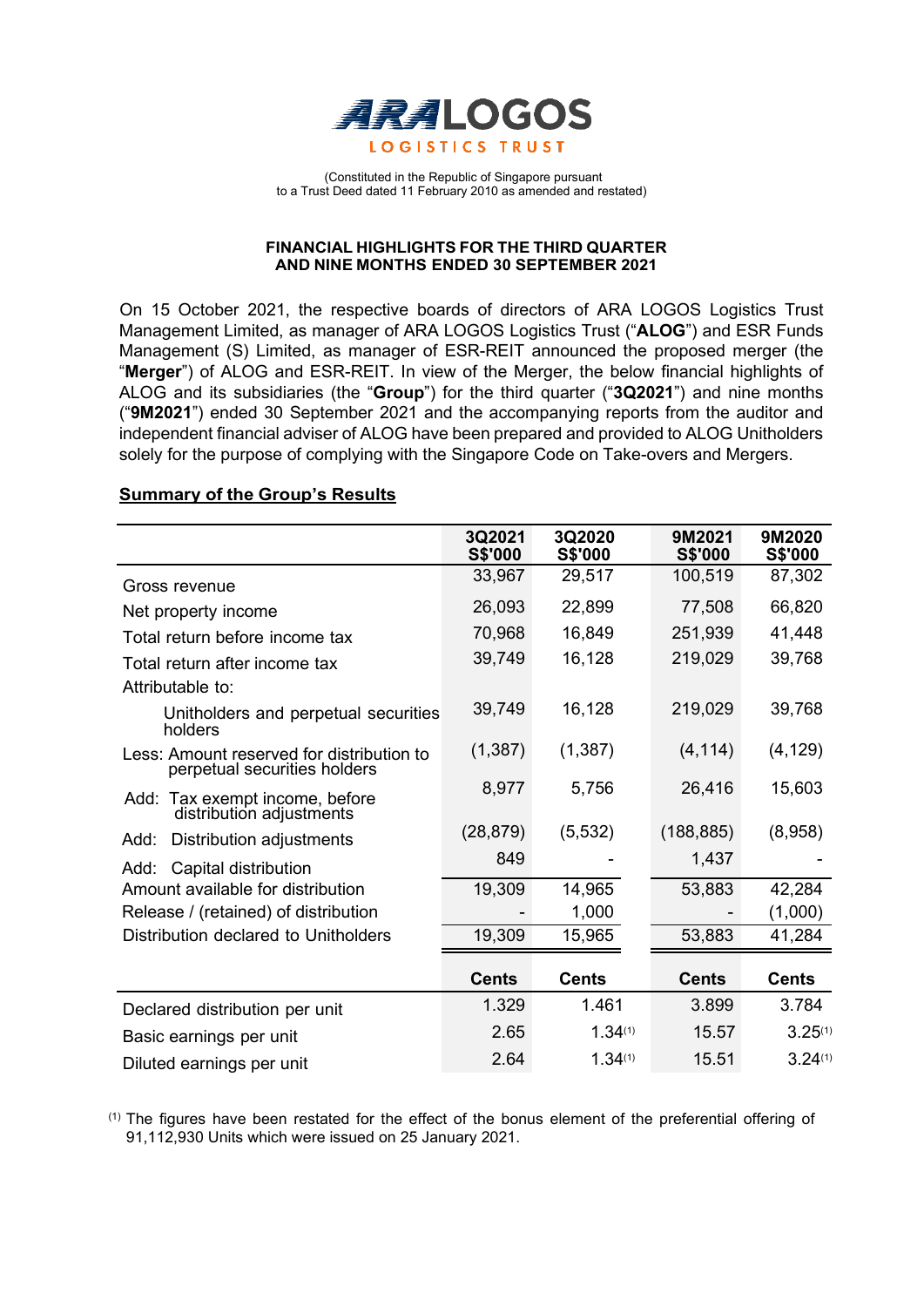# **Summary of the Group's Financial Position**

|                                               | 30 Sep 2021<br><b>S\$'000</b> | 31 Dec 2020<br><b>S\$'000</b> |
|-----------------------------------------------|-------------------------------|-------------------------------|
|                                               |                               |                               |
| Non-current assets                            | 2,008,844                     | 1,356,384                     |
| Current assets                                | 34,044                        | 56,082                        |
| Total assets                                  | 2,042,888                     | 1,412,466                     |
| Non-current liabilities                       | 880,555                       | 536,491                       |
| <b>Current liabilities</b>                    | 78,267                        | 95,883                        |
| <b>Total liabilities</b>                      | 958,822                       | 632,374                       |
| Net assets<br>Represented by:                 | 1,084,066                     | 780,092                       |
| Unitholders' funds                            | 983,906                       | 678,545                       |
| Perpetual securities holders' funds           | 100,160                       | 101,547                       |
|                                               | 1,084,066                     | 780,092                       |
|                                               | <b>Cents</b>                  | <b>Cents</b>                  |
| Net asset value / Net tangible asset per unit | 68                            | 57                            |

# **BY ORDER OF THE BOARD**

ARA LOGOS Logistics Trust Management Limited (as manager of ARA LOGOS Logistics Trust) (Company Registration No. 200919331H)

Karen Lee Chief Executive Officer 26 October 2021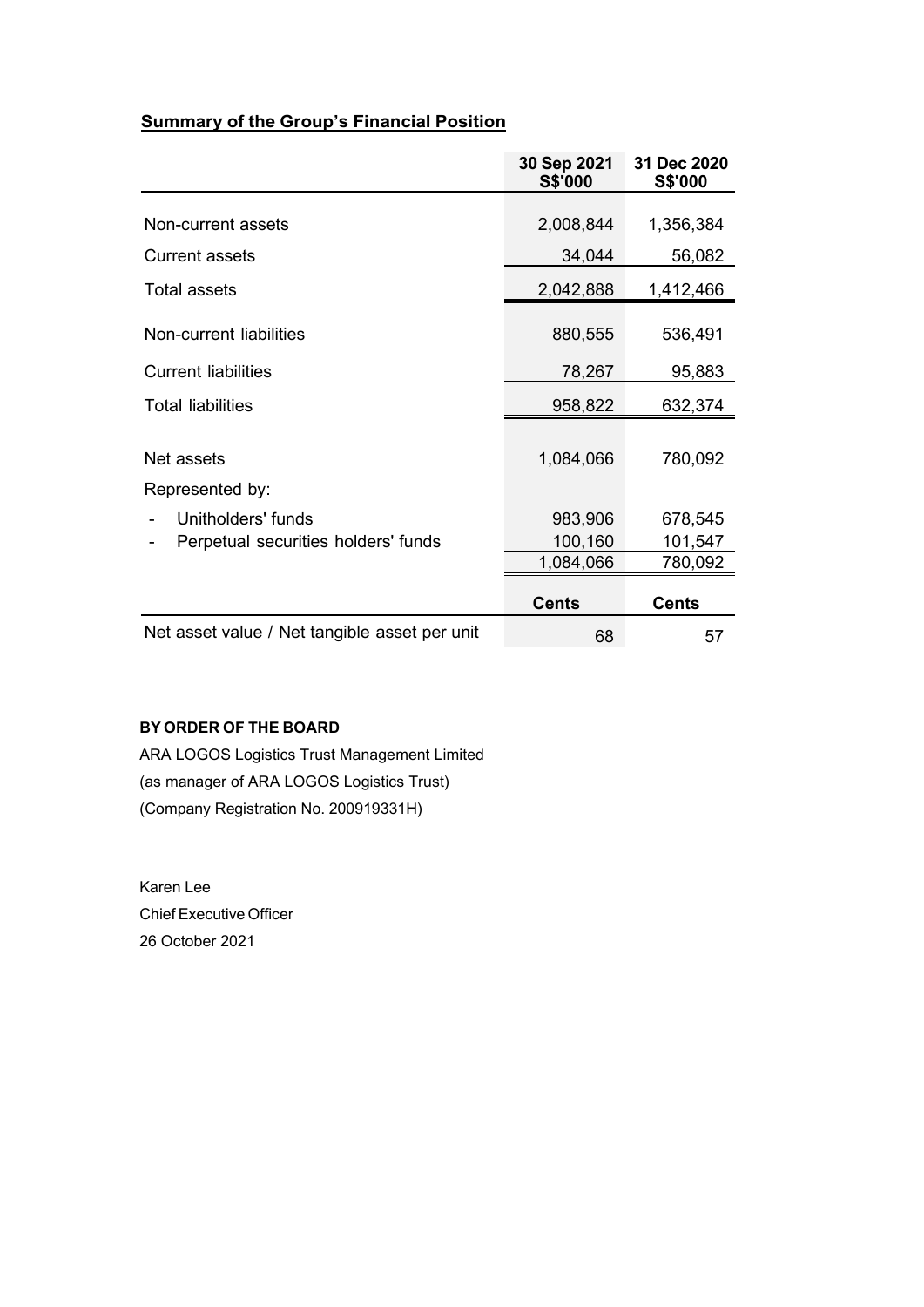### **RESPONSIBILITY STATEMENT**

The directors of the ALOG Manager (including those who may have delegated detailed supervision of this press release) have taken all reasonable care to ensure that the facts stated and opinions expressed in this press release (other than those relating to ESR-REIT and/or the ESR-REIT Manager) are fair and accurate and that there are no other material facts not contained in this press release, the omission of which would make any statement in this press release misleading. The directors of the ALOG Manager jointly and severally accept responsibility accordingly.

Where any information has been extracted or reproduced from published or otherwise publicly available sources (including the announcement dated 4 August 2021 released by ESR Cayman Limited in relation to the merger between ESR Cayman Limited and ARA Asset Management) or obtained from a named source (including ESR-REIT and/or the ESR-REIT Manager), the sole responsibility of the directors of the ALOG Manager has been to ensure through reasonable enquiries that such information is accurately extracted from such sources or, as the case may be, reflected or reproduced in this press release. The directors of the ALOG Manager do not accept any responsibility for any information relating to ESR-REIT and/or the ESR-REIT Manager or any opinion expressed by ESR-REIT and/or the ESR-REIT Manager.

## **ABOUT ARA LOGOS LOGISTICS TRUST ("ALOG")**

Listed on the Singapore Exchange on 12 April 2010, ARA LOGOS Logistics Trust ("**ALOG**") is a real estate investment trust ("**REIT**") that invests in quality income-producing industrial real estate used for logistics purposes, as well as real estate-related assets in the Asia Pacific. ALOG is managed by ARA LOGOS Logistics Trust Management Limited.

As at 30 September 2021, ALOG's portfolio comprises 29 high quality logistics warehouse properties strategically located in established logistics clusters in Singapore and Australia as well as 49.5% and 40.0% stakes in the New LAIVS Trust and Oxford Property Fund respectively. The portfolio has a total gross floor area of approximately 1.0 million square metres and is valued at approximately  $\text{\$\$1.8}$  $\text{\$\$1.8}$  $\text{\$\$1.8}$  billion<sup>(1)</sup>.

For more information, please visit https://www.aralogos-reit.com.

## **ABOUT ARA LOGOS LOGISTICS TRUST MANAGEMENT LIMITED**

ALOG is managed by ARA LOGOS Logistics Trust Management Limited (the "**Manager**"), a wholly-owned subsidiary of LOGOS. ARA Asset Management Limited ("**ARA**" or the "**Group**") is a majority shareholder of LOGOS, which operates as ARA's global logistics real estate platform.

LOGOS is one of Asia Pacific's leading logistics property groups. It has total Assets Under Management ("**AUM**") of US\$17 billion<sup>([2](#page-2-1))</sup>, comprising more than 9.0 million sqm of property owned and under development across 26 ventures, including ALOG. As a vertically integrated business, LOGOS manages every aspect of logistics real estate, from sourcing land or facilities, to undertaking development and asset management, on behalf of some of the world's leading global real estate investors.

ARA is the largest real assets manager in Asia Pacific with approximately US\$95 billion<sup>([3](#page-2-2))</sup> gross AUM by the Group and its associates. ARA Group operates a global platform with a focus on APAC, managing public and private investment funds that invest across traditional and New Economy real estate assets spanning office, logistics, retail, residential, hospitality, and data centers, as well as private real estate credit and infrastructure. ARA's vertically integrated business includes development and value-add asset management capabilities, an in-house capital raising team, and property management expertise in local markets where ARA invests and manages assets. With a resolute focus on creating sustainable value, ARA manages funds on behalf of many of the world's largest pension funds, sovereign wealth funds and financial institutions.

For more information on ARA and LOGOS, please visit [https://www.ara-group.com](https://www.ara-group.com/) and [https://www.logosproperty.com.](https://www.logosproperty.com/)

<sup>1</sup> Portfolio value includes ALOG's 49.5% and 40.0% stakes in the New LAIVS Trust and Oxford Property Fund respectively.

<span id="page-2-1"></span><span id="page-2-0"></span><sup>2</sup> As of 30 September 2021, with June 2021 FX rates applied.

<span id="page-2-2"></span><sup>3</sup> Includes assets under management by ARA Asset Management Limited and the Group of companies ("**ARA Group**") and its Associates as at 30 June 2021, adjusted for LOGOS' acquisition of Moorebank Logistics Park announced on 5 July 2021.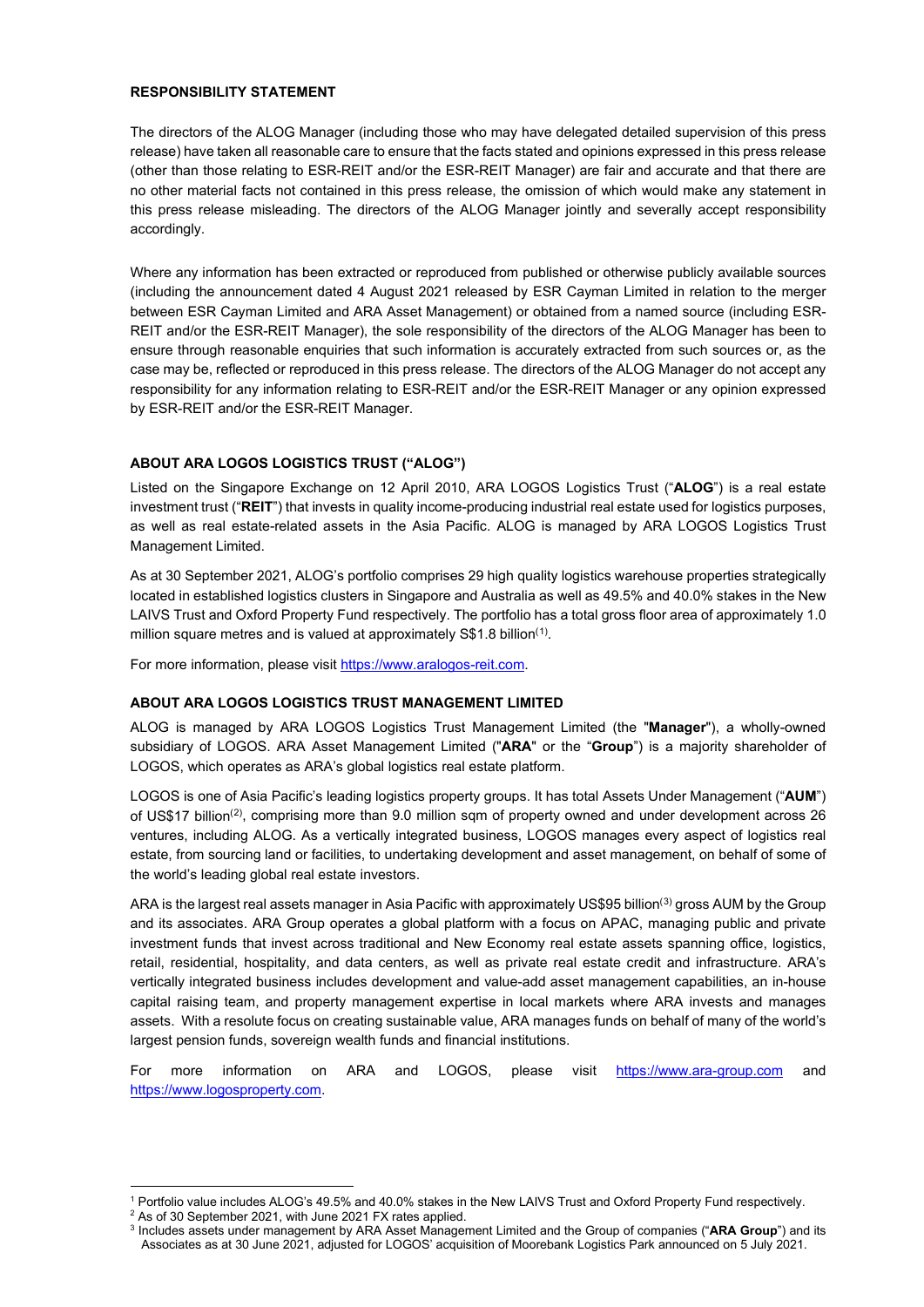#### **For enquiries, please contact:**

**ARA LOGOS Logistics Trust Management Limited** Cassandra Seet Senior Manager, Investor Relations Tel: +65 6428 7769 Email[: cassandraseet@ara-logos.com](mailto:cassandraseet@ara-logos.com)

#### **IMPORTANT NOTICE**

The value of units in ALOG ("**Units**") and the income derived from them, if any, may fall or rise. Units are not obligations of, deposits in, or guaranteed by, ARA LOGOS Logistics Trust Management Limited (as the manager of ALOG) (the "**Manager**") or any of its affiliates. An investment in Units is subject to investment risks, including the possible loss of the principal amount invested.

Investors should note that they will have no right to request the Manager to redeem or purchase their Units for so long as the Units are listed on Singapore Exchange Securities Trading Limited (the "**SGX-ST**"). It is intended that holders of Units may only deal in their Units through trading on the SGX-ST. The listing of the Units on the SGX-ST does not guarantee a liquid market for the Units. The past performance of ALOG is not necessarily indicative of the future performance of ALOG.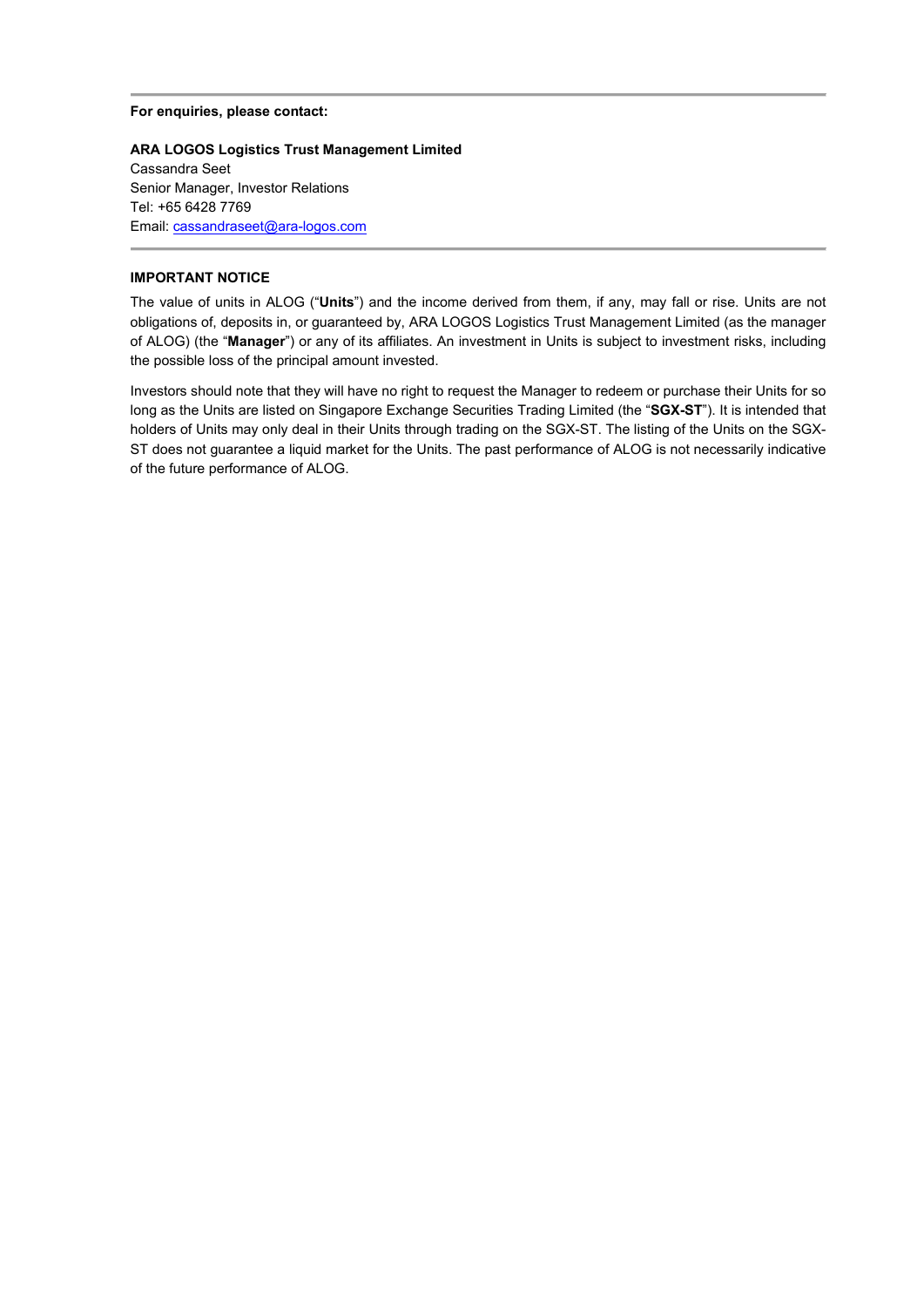

**KPMG LLP** 16 Raffles Quay #22-00 Hong Leong Building Singapore 048581

Telephone +65 6213 3388 Fax +65 6225 0984 Internet www.kpmg.com.sg

The Board of Directors ARA LOGOS Logistics Trust Management Limited (in its capacity as manager of ARA LOGOS Logistics Trust) 50 Collyer Quay #05-05 OUE Bayfront Singapore 049321

25 October 2021

### **ARA LOGOS Logistics Trust** Review of Interim Financial Information for the three-month and nine-month period ended 30 September 2021

## **Introduction**

We have reviewed the accompanying Interim Financial Information of ARA LOGOS Logistics Trust (the "Trust") and its subsidiaries (collectively the "Group") for the three-month and ninemonth period ended 30 September 2021. The Interim Financial Information comprises the following:

- Statements of financial position of the Group and the Trust as at 30 September 2021;  $\bullet$
- Portfolio statements of the Group and the Trust as at 30 September 2021;  $\bullet$
- Statement of total return of the Group for the three-month period and nine-month period ended 30 September 2021;
- Distribution statement of the Group for the three-month period and nine-month period ended  $\bullet$ 30 September 2021;
- Statements of movements in unitholders' funds of the Group and the Trust for the nine-month period ended 30 September 2021;
- Statement of cash flows of the Group for the nine-month period ended 30 September 2021;  $\bullet$ and
- Certain explanatory notes to the above financial information.

ARA LOGOS Logistics Trust Management Limited (the "Manager" of the Trust) is responsible for the preparation and presentation of this Interim Financial Information in accordance with the recommendations of the Statement of Recommended Accounting Practice ("RAP") 7 Reporting Framework for Investment Funds issued by the Institute of Singapore Chartered Accountants. Our responsibility is to express a conclusion on this Interim Financial Information based on our review.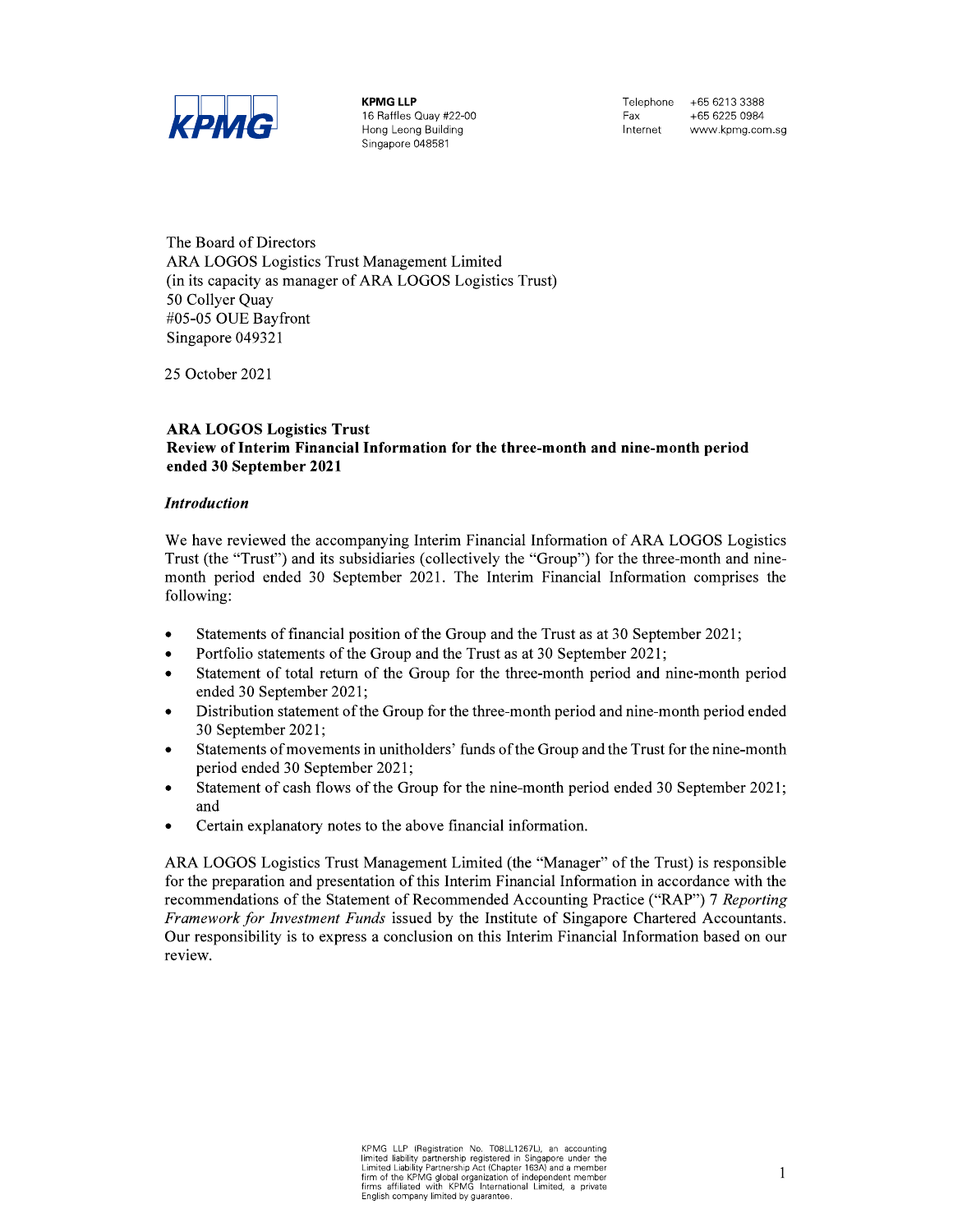

## Scope of review

We conducted our review in accordance with Singapore Standard on Review Engagements 2410 Review of Interim Financial Information Performed by the Independent Auditor of the *Entity*. A review of the interim financial information consists of making inquiries, primarily of persons responsible for financial and accounting matters, and applying analytical and other review procedures. A review is substantially less in scope than an audit conducted in accordance with Singapore Standards on Auditing and consequently does not enable us to obtain assurance that we would become aware of all significant matters that might be identified in an audit. Accordingly, we do not express an audit opinion.

## Other matter

The Interim Financial Information for the comparative period ended 30 September 2020 have not been audited or reviewed.

## **Conclusion**

Based on our review, nothing has come to our attention that causes us to believe that the accompanying Interim Financial Information is not prepared, in all material respects, in accordance with the recommendations of RAP 7 relevant to interim financial information issued by the Institute of Singapore Chartered Accountants.

## **Restriction of use**

Our report is provided in accordance with the terms of our engagement. Our work was undertaken so that we might report to you on the Interim Financial Information for the purpose of assisting the Trust to comply with the requirements of Rule 25 of the Singapore Code on Take-overs and Mergers issued by the Monetary Authority of Singapore and for no other purpose. Our report is included in the Trust's announcement of its interim results for the nine months period ended 30 September 2021 for the information of its unitholders. We do not assume responsibility to anyone other than the Trust for our work, for our report, or for the conclusions we have reached in our report.

Public Accountants and **Chartered Accountants** 

**Singapore** 25 October 2021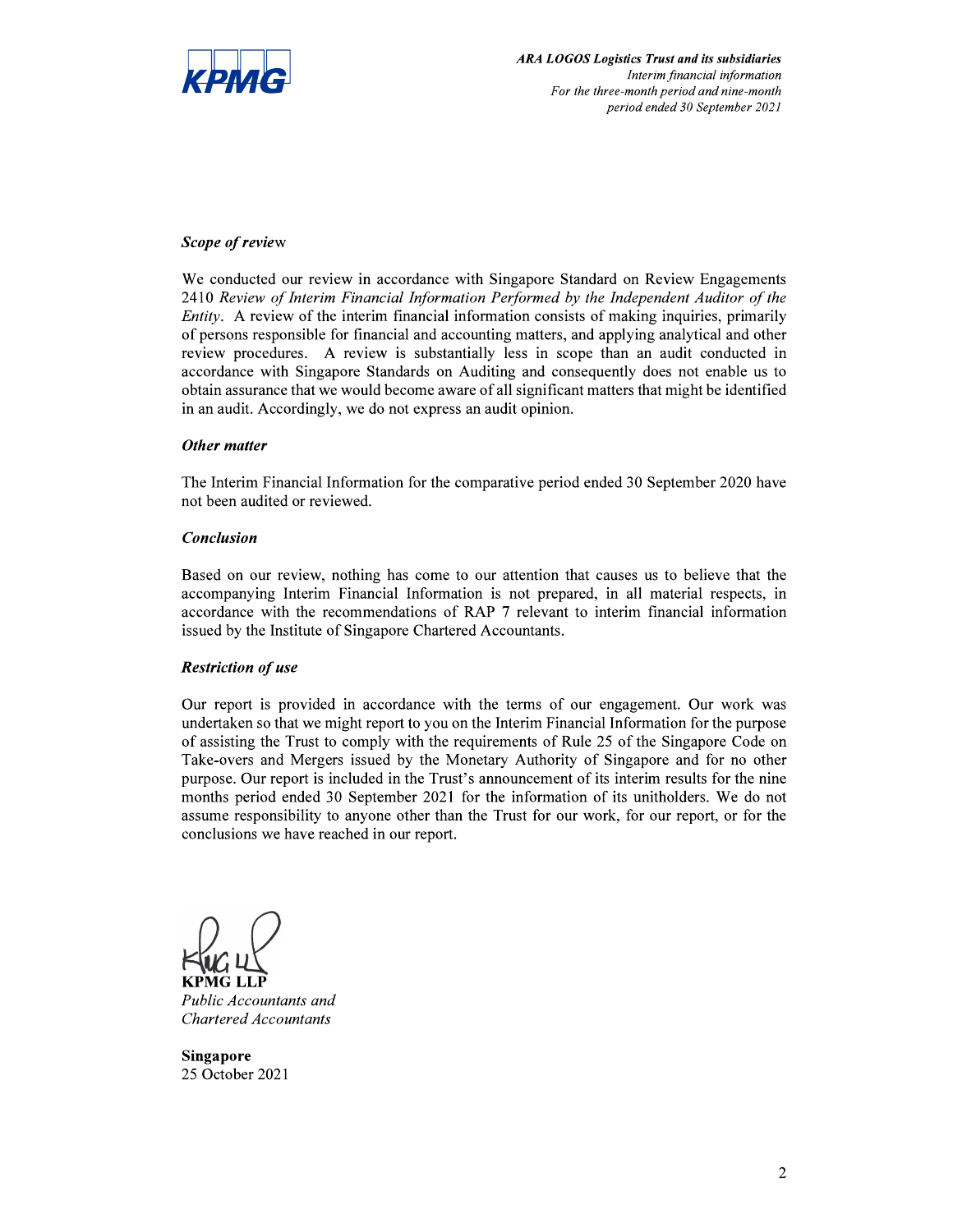**REVIEW REPORT FROM THE INDEPENDENT FINANCIAL ADVISER ("IFA") IN RESPECT OF THE INTERIM FINANCIAL INFORMATION** 



ING Bank N.V., Singapore Branch

25 October 2021

**The Board of Directors of ARA LOGOS Logistics Trust Management Limited (as the manager of ARA LOGOS Logistics Trust)** 50 Collyer Quay #05-05 OUE Bayfront Singapore 049321

**HSBC Institutional Trust Services (Singapore) Limited (as the trustee of ARA LOGOS Logistics Trust)** 10 Marina Boulevard Marina Bay Financial Centre Tower 2, #45-01 Singapore 018983

Dear Sir / Madam,

## **ARA LOGOS LOGISTICS TRUST MANAGEMENT LIMITED REVIEW REPORT FROM THE IFA IN RESPECT OF THE INTERIM FINANCIAL INFORMATION (AS DEFINED HEREIN) FOR THE THREE-MONTH AND THE NINE-MONTH PERIOD ENDED ON 30 SEPTEMBER 2021**

*For the purpose of this letter, capitalised terms not otherwise defined shall have the meaning given to them in the joint announcement in relation to the proposed merger of ESR-REIT and ARA LOGOS Logistics Trust Management Limited by way of a trust scheme of arrangement dated 15 October 2021.* 

On 15 October 2021, the respective boards of directors of ARA LOGOS Logistics Trust Management Limited, as manager of ARA LOGOS Logistics Trust ("**ALOG**" and the manager of ALOG, the "**ALOG Manager**") and ESR Funds Management (S) Limited, as manager of ESR-REIT (the "**ESR-REIT Manager**"), jointly announced the proposed merger (the "**Merger**") between ESR-REIT and ALOG. The Merger will be effected through the acquisition by RBC Investor Services Trust Singapore Limited (in its capacity as trustee of ESR-REIT of all the units of ALOG held by unitholders of ALOG, in exchange for a combination of cash and units in ESR-REIT, by way of a trust scheme of arrangement (the "**Scheme**") in compliance with the Singapore Code on Take-overs and Mergers (the "**Code**").

On 25 October 2021, the board of directors of the ALOG Manager (the "**ALOG Board of Directors**") had approved the unaudited financial statements highlights announcement of ALOG and its subsidiaries (the "**ALOG Group**") relating to its financial performance for the three-month and nine-month period ended 30 September 2021 (the "**Interim Financial Information**").